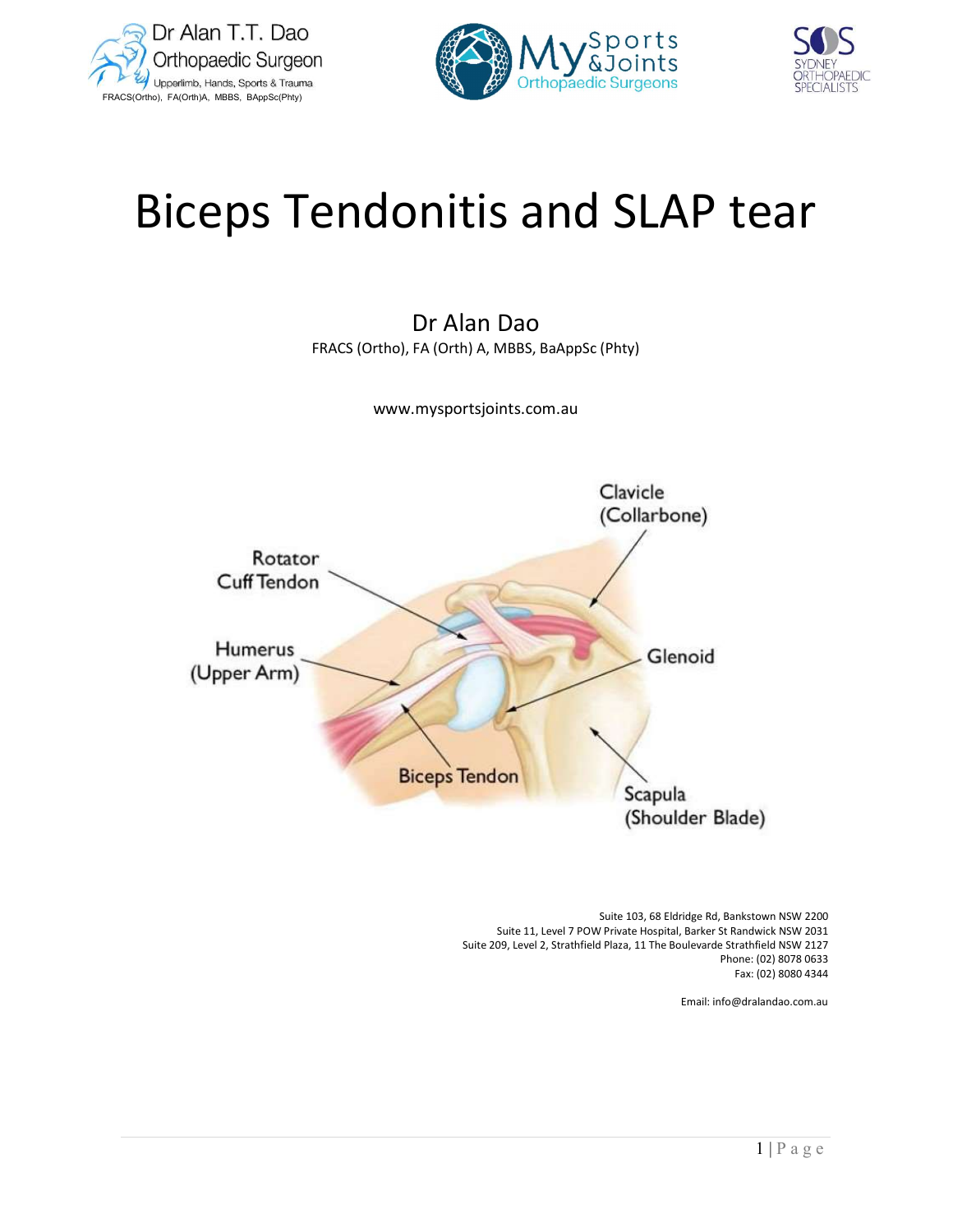





# Anatomy/Description

 The shoulder joint is a remarkably complex structure that allows a wide range of arm movement and power when it is functioning properly.

The shoulder is made up of three bones; the humerus, scapula and clavicle. The humerus is held into the glenoid by an arrangement of muscles and tendons that are referred to as the rotator cuff. The biceps tendon attaches the biceps muscle to the bones in the shoulder. The long head of the biceps attaches to the superior glenoid via the superior labrum, thus a detachment here is called a SLAP tear, where SLAP stands for Super Labrum Anterior to Posterior. The short head of the biceps tendon attaches to a section on the scapula called the coracoid process.

Biceps tendonitis is the inflammation of the long head of the biceps tendon. As the tendonitis develops, further inflammation results in the tendon becoming swollen and the covering (sheath) can thicken or enlarge.

A SLAP tear refers to the detachment of the superior labrum from the glenoid.

Sometimes the damage can lead to a complete rupture at the labral/tendon complex which presents as a visual deformity resembling a "Popeye" like prominence in the upper arm.



# What Causes Biceps Tendonitis or SLAP tears?

of the contraction of the set of the set of the set of the set of the set of the set of the set of the set of the set of the set of the set of the set of the set of the set of the set of the set of the set of the set of t Biceps tendonitis and SLAP tears are usually a secondary problem due to greater rotator cuff damage. However it can also occur due to everyday wear and tear, weakening the tendon either by overuse or by repetitive stressful activity. The overhead motion required of sports such as tennis, swimming, football etc., is a common contributing factor.

An acute SLAP tear can be due to trauma such as a motor vehicle accident, work injury from lifting heavy objects, fall onto an outstretched arm or a shoulder dislocation.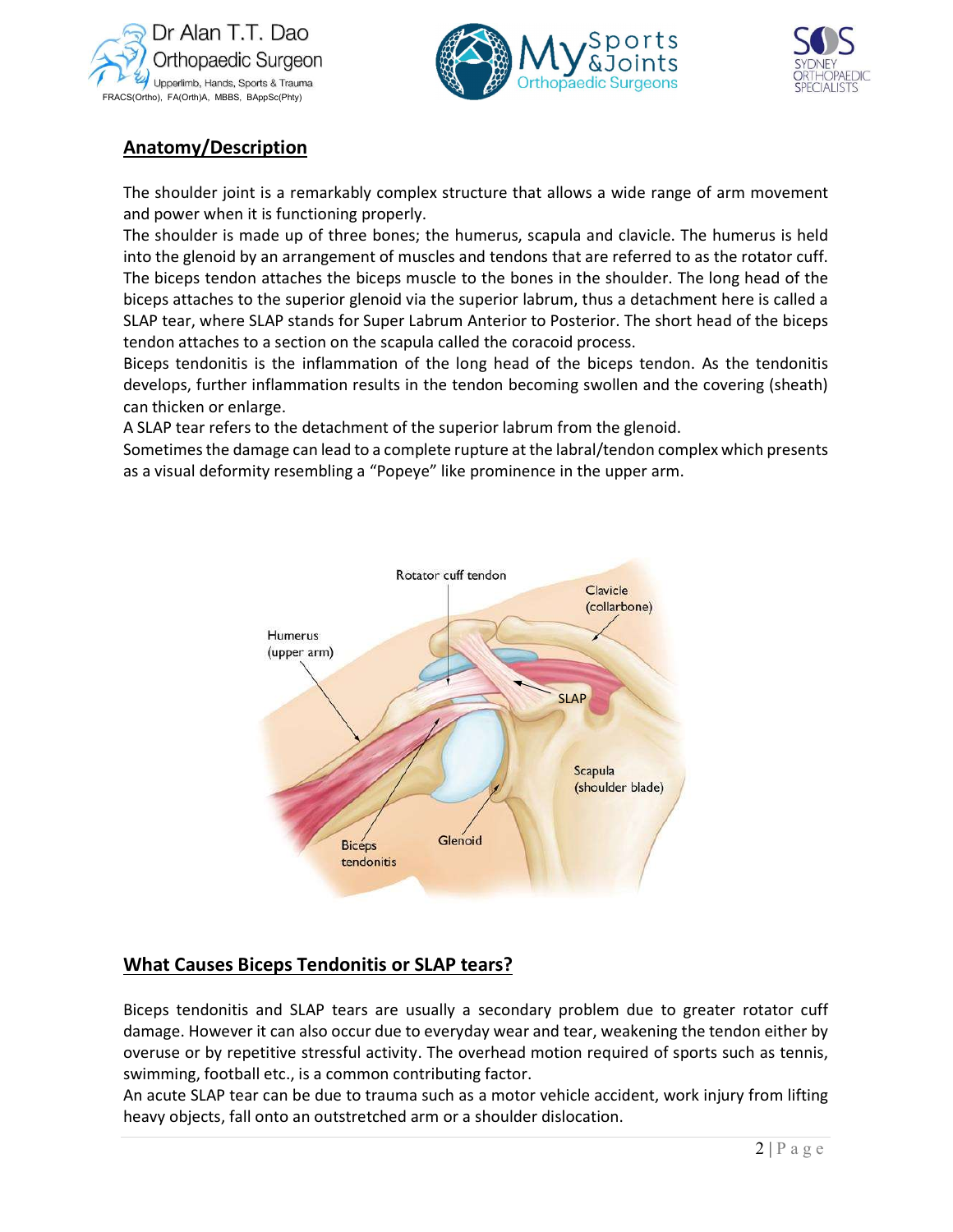





## Symptoms.

- Pain with movement of the shoulder or lifting objects, especially overhead
- Tenderness
- Sensation of locking, snapping, popping, catching or grinding
- Reduced shoulder strength

## Non-Surgical Treatment.

Initial treatment may begin with non-surgical options such as rest, application of ice packs to reduce swelling, non-steroidal anti-inflammatory medication progressing to steroid injections such as cortisone and physiotherapy.

Should these interventions fail, Dr Dao may recommend a surgical approach, especially if the tendonitis is secondary to a greater injury or complication.

## Surgical Treatment.

#### Biceps Tenodesis:

Attempting to repair a SLAP tear invariably leads to increased stiffness in the shoulder which is typically permanent. Dr Dao generally prefers to perform a biceps tenodesis. Dr Dao will initially assesses the condition of the biceps tendon, which is done arthroscopically, also known as key-hole surgery. This is done through several small incisions less than 1cm long.

The arthroscope is a thin instrument containing a miniature video camera and light. It is inserted through a small incision in the shoulder. Using small instruments Dr Dao is able to visualize the damage to the tendon. The damaged tendon will then be released from the attachment.

Dr Dao will then make an incision about 3-5cms long just above the pectoralis major tendon (innerupper arm), and remove the damaged portion of the biceps tendon. The rest of the tendon will then be reinforced with a thick stitch and secured to the humerus with a small button.

The wound will then be closed with skin stitches and a small adhesive dressing.

rm will be<br> $\overline{3 | P \text{ a g e}}$ An ice pack is often applied in recovery to help defuse swelling and ease pain. Your arm will be placed in a sling or shoulder immobilizer.